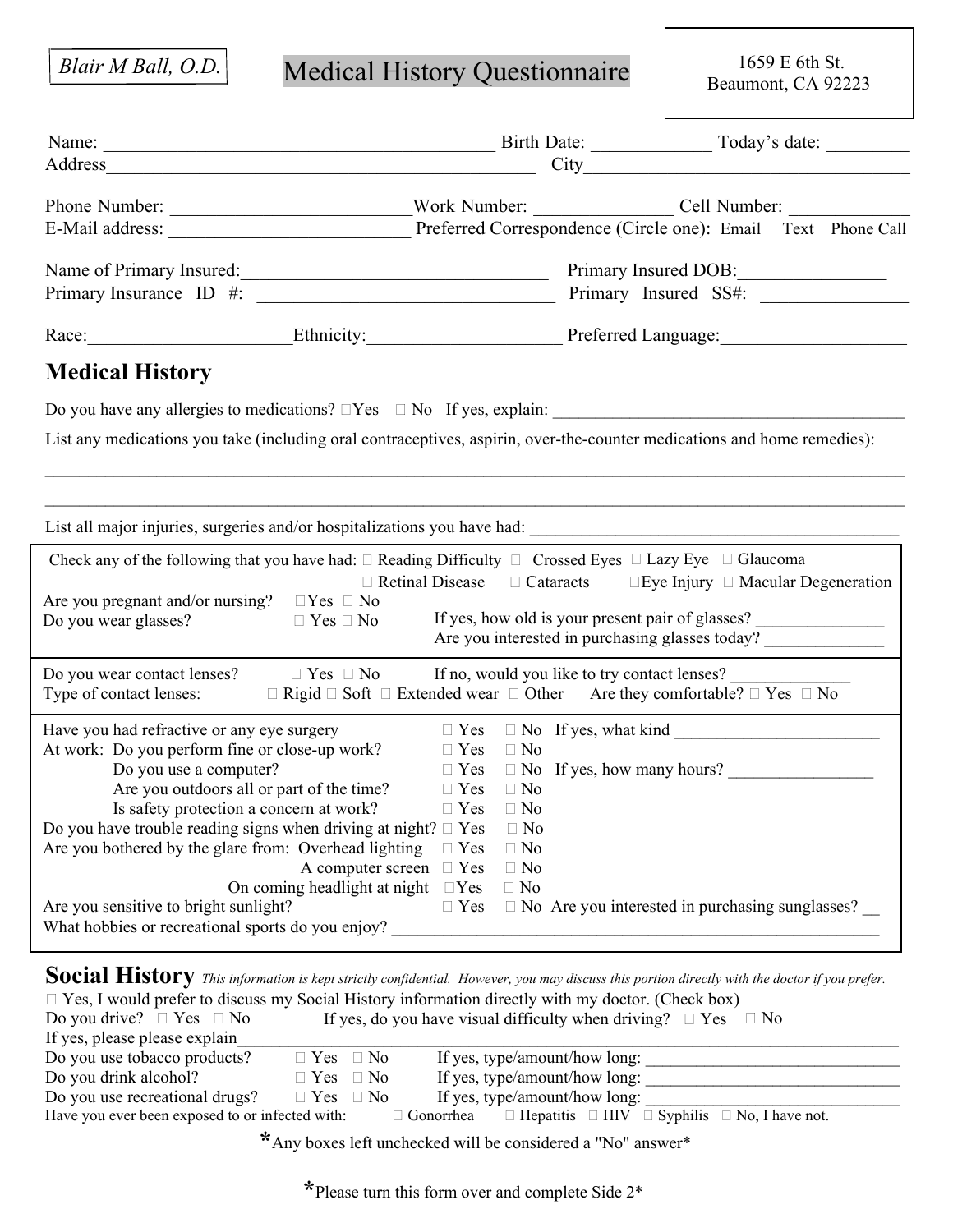**Review of Systems** Do you or your family currently, or have you ever had any problems in the following areas:

| System                                 | Yes    |        | No Family    | Not Sure     | System                      | Yes    | N <sub>o</sub> | Family | Not Sure     |
|----------------------------------------|--------|--------|--------------|--------------|-----------------------------|--------|----------------|--------|--------------|
| Cancer                                 | П      |        |              |              | Ears, Nose, Mouth, Throat   |        |                |        |              |
| <b>Constitutional</b>                  |        |        |              |              | Allergies/Hay Fever         | П      | □              | □      | $\mathbf{L}$ |
| Fever, Weight Loss/Gain                | □      | □      |              | □            | Sinus Congestion            | $\Box$ | $\Box$         | П      |              |
| Skin (Integumentary)                   | $\Box$ | $\Box$ | П            | П            | <b>Runny Nose</b>           | □      | $\Box$         | $\Box$ | П            |
| Neurological                           |        |        |              |              | Post-Nasal Drip             | Ц      | $\Box$         | □      | $\Box$       |
| Headaches                              |        | $\Box$ | П            | □            | Chronic Cough               | П      | $\Box$         | $\Box$ | П            |
| Migraines                              | П      | П      | П            | П            | Dry Throat/Mouth            | П      | $\Box$         | П      | П            |
| Seizures                               | П      | $\Box$ | $\Box$       | П            | <b>Respiratory</b>          |        |                |        |              |
| <b>Eyes</b>                            |        |        |              |              | Asthma                      | Ш      | □              | П      | $\Box$       |
| Loss of vision                         |        | □      | $\mathbf{L}$ | Ш            | Chronic Bronchitis          |        | $\Box$         | П      | П            |
| <b>Blurred Vision</b>                  | П      | $\Box$ | □            | □            | Emphysema                   | П      | $\Box$         | $\Box$ | П            |
| Distorted Vision/Halos                 | П      | $\Box$ | П            | П            | Vascular/Cardiovascular     |        |                |        |              |
| Loss of Side Vision                    | П      | $\Box$ |              |              | Diabetes                    |        | □              |        |              |
| Double Vision                          | П      | $\Box$ | □            | □            | Heart Pain                  | $\Box$ | $\Box$         | $\Box$ | □            |
| <b>Dryness</b>                         | Ш      | □      | П            | $\Box$       | <b>High Blood Pressure</b>  | □      | $\Box$         | $\Box$ | $\Box$       |
| Mucous Discharge                       | П      | $\Box$ | $\Box$       | П            | Vascular Disease            | $\Box$ | $\Box$         | $\Box$ | П            |
| Redness                                | Ш      | $\Box$ | Ш            | Ш            | Brain Injury/Stroke         | $\Box$ | □              | П      | Ω            |
| Sandy or Gritty Feeling                | □      | $\Box$ | Π            | $\Box$       | <b>Gastrointestinal</b>     |        |                |        |              |
| Itching                                | П      | $\Box$ | П            | Н            | Diarrhea                    |        | □              | П      | L            |
| Burning                                | $\Box$ | $\Box$ | $\Box$       | □            | Constipation                | $\Box$ | $\Box$         | $\Box$ | Ω            |
| Foreign Body Sensation                 | $\Box$ | $\Box$ | □            | $\mathbf{L}$ | Genitourinary               |        |                |        |              |
| <b>Excess Tearing/Watering</b>         | $\Box$ | $\Box$ |              | П            | Kidney/Bladder              |        | П              | П      | П            |
| Glare/Light Sensitivity                | $\Box$ | $\Box$ | П            | П            | <b>Bones/Joints/Muscles</b> |        |                |        |              |
| Eye Pain or Soreness                   | $\Box$ | П      | $\mathbf{L}$ | $\mathbf{L}$ | Rheumatoid Arthritis        | $\Box$ | $\Box$         | П      | Ш            |
| Chronic Infection of Eye/Lid $\square$ |        | $\Box$ | $\Box$       | $\Box$       | Muscle Pain                 |        | $\Box$         | $\Box$ | Ω            |
| Sty or Chalazion                       | $\Box$ | $\Box$ | $\Box$       | $\Box$       | Joint Pain                  | $\Box$ | □              | $\Box$ | Ω            |
| Flashes/Floaters in Vision             | $\Box$ | $\Box$ | П            | П            | Lymphatic/Hematologic       |        |                |        |              |
| <b>Endocrine</b>                       |        |        |              |              | Anemia                      |        | $\Box$         | П      |              |
| Thyroid/Other Glands                   | $\Box$ | $\Box$ | $\Box$       | $\Box$       | <b>Bleeding Problems</b>    |        | $\Box$         | Π      |              |
| Psychiatric                            | П      | $\Box$ | Π            | $\Box$       | Allergic/Immunologic        | П      | П              | П      | П            |

If you answered YES to any of the above or have a condition not listed, please explain and list medications:

# **Assignment & Release**

I acknowledge that I received a copy of Family Vision Care's Notice of Privacy Practices. I authorize the release of any medial information necessary to process all claims. I also authorize the release of payment of medical benefits to my physician and understand I am responsible for non-covered services.

 $\_$ \_\_\_\_\_\_\_\_\_\_\_\_\_\_\_\_\_\_\_\_\_\_\_\_\_\_\_\_\_\_\_\_\_\_\_\_\_\_\_\_\_\_\_\_\_\_\_\_\_\_\_\_\_\_\_\_\_\_\_\_\_\_\_\_\_\_\_\_\_\_\_\_\_\_\_\_\_\_\_\_\_\_\_\_\_\_\_\_\_\_\_\_\_\_\_\_

Signed Date Date  $\Box$ 

*"Thank you for completing this history form. The doctor and technicians will review your entries and ask you further questions where necessary. The doctor will then customize an examination just for you! The examination will enable us to meet your specific needs. Thank you again for choosing our office. We look forward to improving the quality of your life!"*